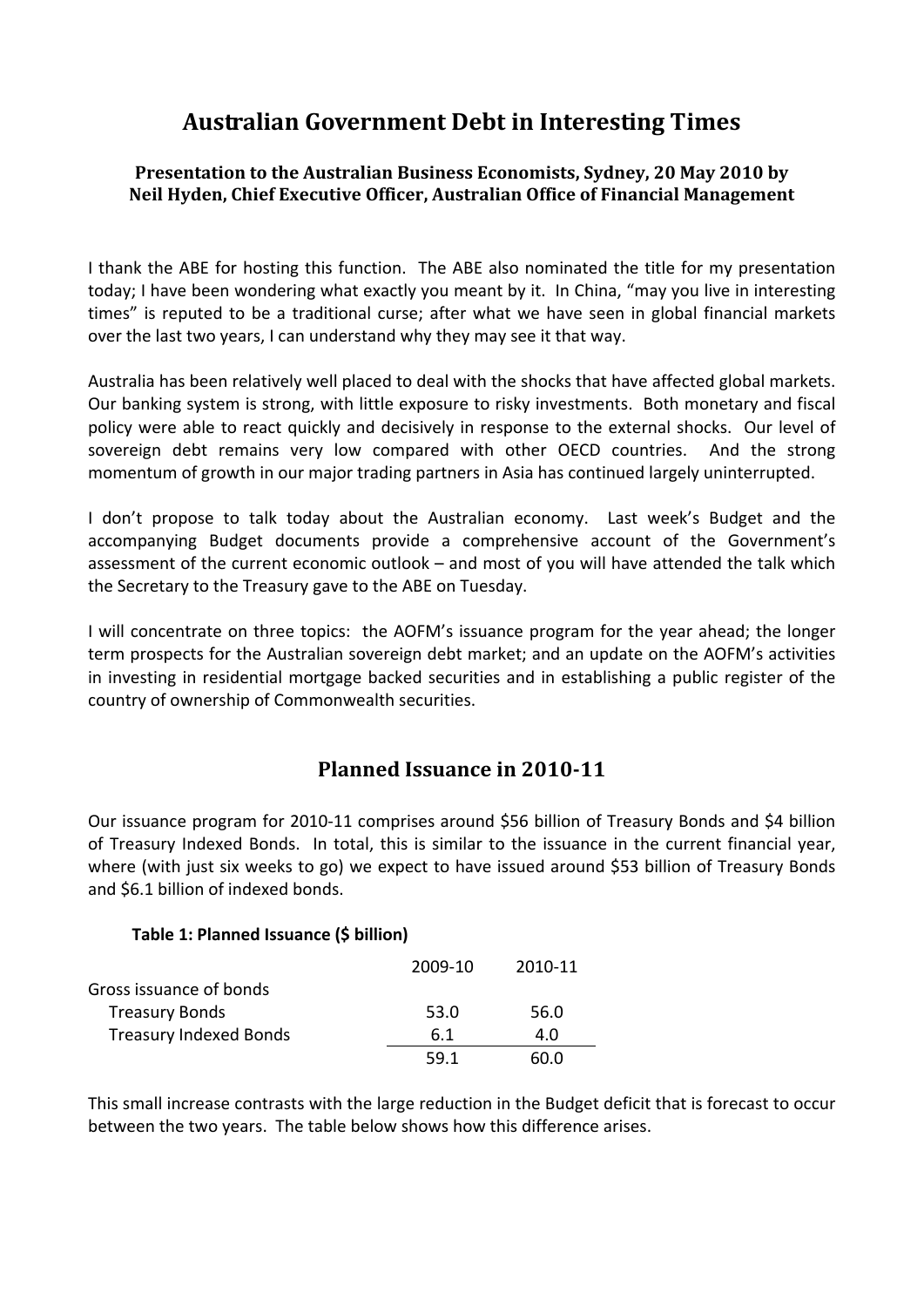|                                                       | 2009-10 | 2010-11 |
|-------------------------------------------------------|---------|---------|
| Gross issuance of bonds                               |         |         |
| <b>Treasury Bonds</b>                                 | 53.0    | 56.0    |
| <b>Treasury Indexed Bonds</b>                         | 6.1     | 4.0     |
|                                                       | 59.1    | 60.0    |
| plus                                                  |         |         |
| Net increase in Treasury Notes                        | $-5.9$  | 14.2    |
|                                                       | 53.2    | 74.2    |
| less                                                  |         |         |
| Maturities and repurchases of Bonds and Indexed Bonds | 6.7     | 19.5    |
| Net increase in short-term financial assets           | $-14.0$ | 2.5     |
| Net increase in RMBS                                  | 2.6     | 4.5     |
| Other financing                                       | $-1.3$  | $-0.3$  |
|                                                       | $-6.0$  | 26.2    |
|                                                       |         |         |
| Financing of headline cash balance                    | 59.2    | 48.0    |

#### **Table 2: Planned Issuance and Net Funding (\$ billion)**

The difference is more than accounted for by bond maturities and repurchases, which will be much higher next year than this. Two Treasury Bond lines mature next year, together with an indexed bond line, compared to only one this year. Also, maturing bond lines are growing in size as we issue more bonds.

As the table indicates, this is not quite the whole story, as other changes are also occurring. In 2009‐10 we have run down our holdings of short term financial assets, thereby meeting part of the Budget funding requirement and reducing Treasury Notes on issue. Next year, we will not be able to do this, and we will need to increase Treasury Notes to cover our within year cash management needs. However these changes are largely offsetting across the two years.

In summary, a smaller Budget deficit next year will be offset by increased maturities. As a result, the net increase in bonds on issue will be smaller next year than this, but gross issuance will be similar across the two years.

### **Treasury Bonds**

The proposed issuance of Treasury Bonds next year is higher than this year (\$56 billion compared to \$53 billion) but we expect it to continue to absorbed relatively smoothly by the market.

In 2009‐10 issuance has been spread over the existing bond lines and three new lines, as shown in chart 1.

This strategy has been driven by two key objectives:

- First, to build up the liquidity of the bond lines to make them attractive to large global investors. Two years ago, our largest bond line was less than \$6 billion; by the end of June we expect to have eight lines with each around \$10 billion or more.
- Second, to manage refinancing risk and the cash management task when individual bond lines mature. To this end, we are limiting the further growth of the largest lines. This year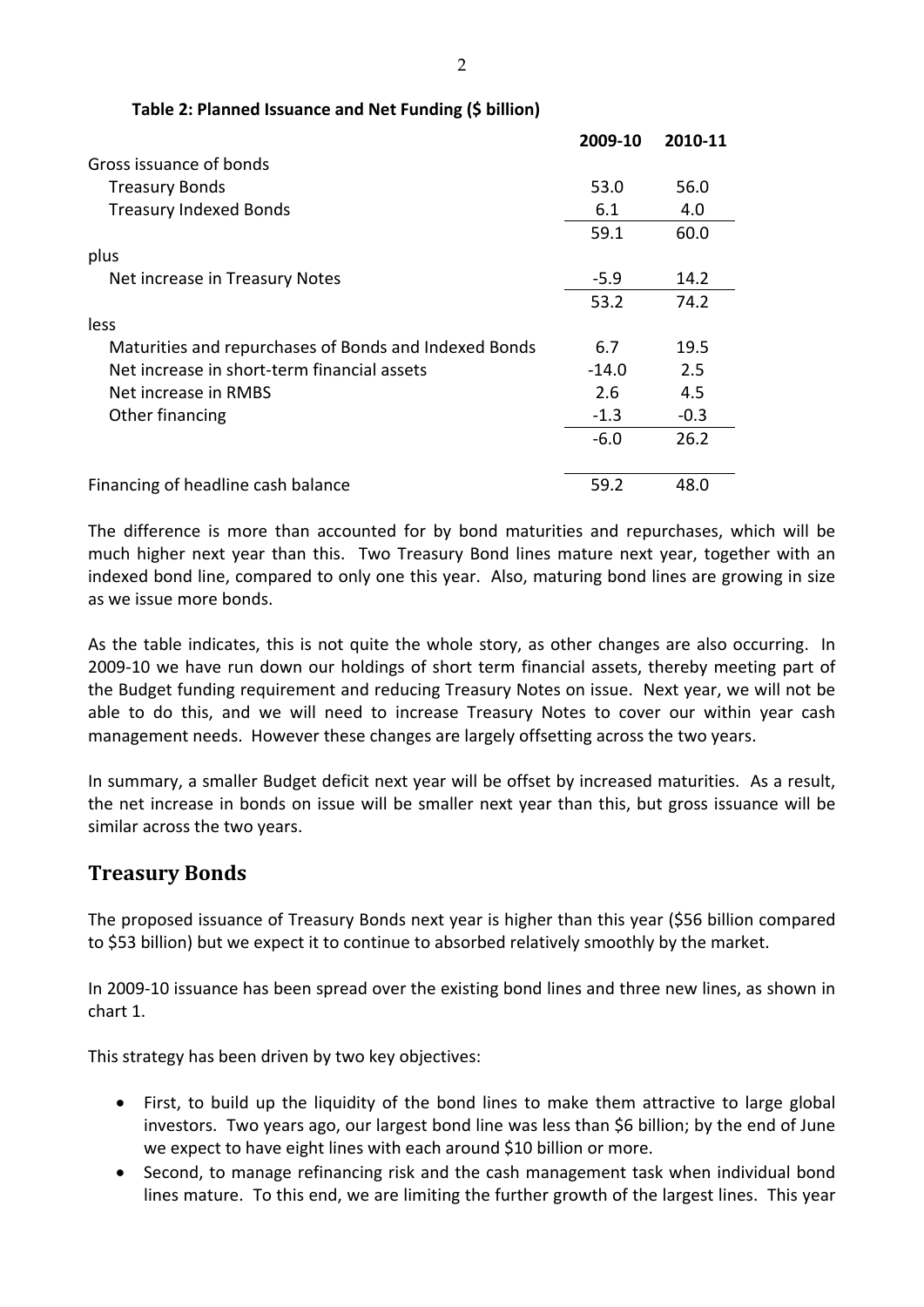we started two new lines (maturing in November 2012 and December 2013) to relieve the pressure on the lines with maturities adjacent to them.



**Chart 1 – Treasury Bonds on Issue 2009‐10**

We will continue these strategies in 2010-11. Issuance will continue to be spread over existing bond lines nad some new lines. We intend to launch two new lines maturing in November 2014 and June 2016, which will allow us to fill and cap the adjacent lines.

We also intend to launch two new Treasury Bond lines maturing in February 2023 and March 2025. This will extend the curve to 15 years.

Some other sovereigns issue bonds with much longer maturities, and we have considered whether we should do so.

Last year's Budget papers indicated that the AOFM would explore the use of other financing instruments in consultation with market participants. We consulted widely at that time on the potential for longer maturity bonds. The views expressed were mixed and we decided against extending the curve for Treasury Bonds at that stage.

However there are indications that the issue last year of a Treasury Indexed Bond maturing in 2025 has increased market interest in a nominal bond with a similar maturity, both domestically and overseas. The proposed issuance of new lines maturing in 2023 and 2025 will extend our range of issuance options, offset the normal aging of the portfolio, and help manage refinancing risk.

Next year we will continue to issue Treasury Bonds by tender, with two tenders per week in most weeks, and deciding each week on the size and choice of bond lines to be offered the following week. This provides us with flexibility to respond to market conditions and investor demand, while maintaining a desirable overall maturity profile.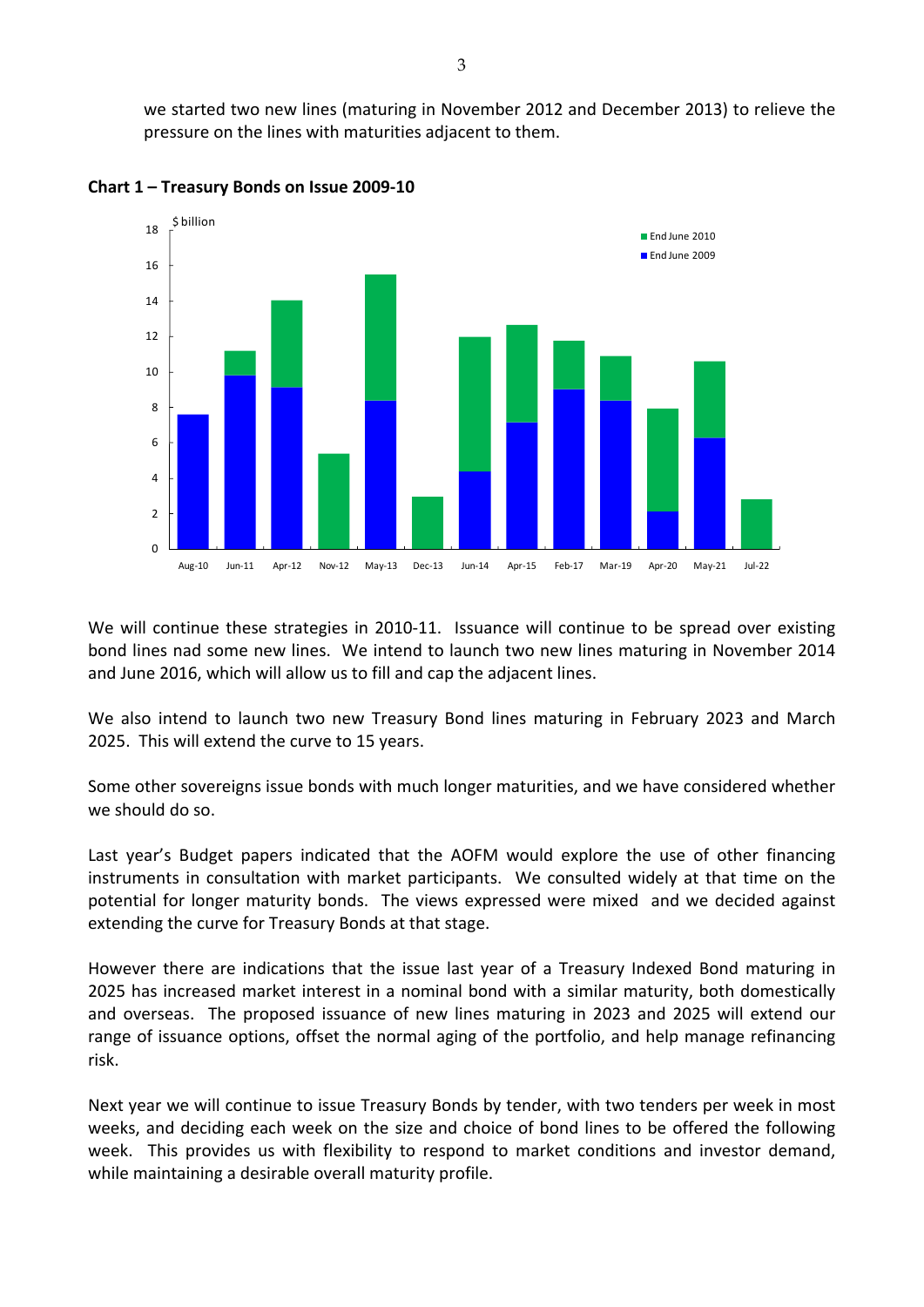Over the past year the growth and quality of the market has attracted new market‐makers and investors. These new participants, in turn, have further enhanced the liquidity, efficiency and competitiveness of the market. Treasury Bond market turnover also increased (Chart 2). We expect these conditions to continue next year.



#### **Chart 2 – Treasury Bond market turnover**

# **Treasury Indexed Bonds**

We recommenced issuing Treasury Indexed Bonds (TIBs) in September 2009 with the syndicated issue of \$4 billion of a new line maturing in September 2025. This revitalised the market. Since then we have continued to issue through monthly tenders into the existing lines and the new line. Overall gross issuance of TIBs for the year is expected to be around \$6.1 billion, with net issuance around \$5.4 billion (face value).

We plan to continue this approach in 2010-11, with a gross program of around \$4 billion, including a new line maturing in 2030. The initial issue of the new line is likely to be by a syndicated issue.

The new line will extend the yield curve for TIBs out a further five years, widening our future issuance options and building up the indexed market in Australia. In addition, other potential issuers of indexed bonds may be encouraged to also issue into this part of the curve.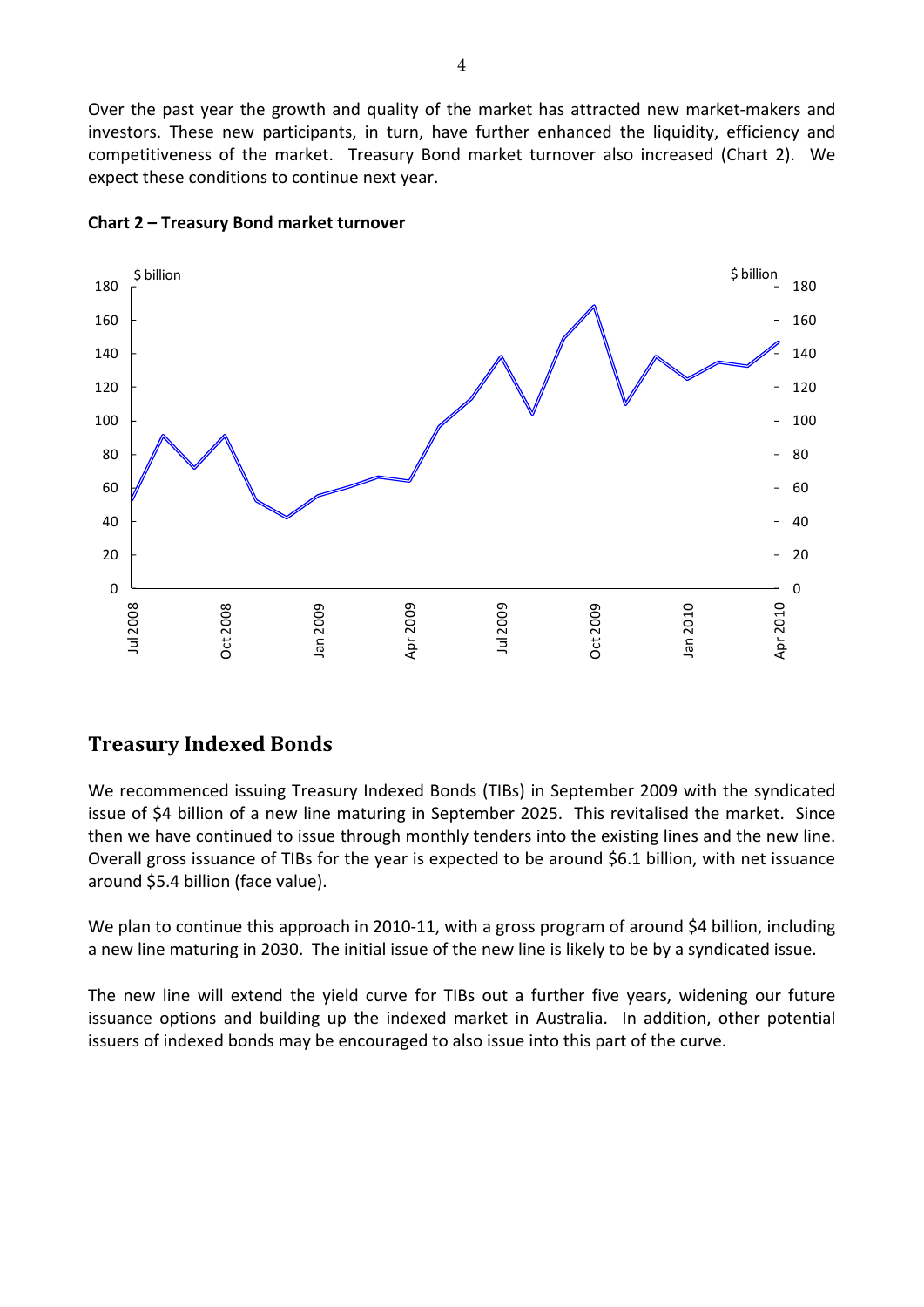

**Chart 3 – Treasury Indexed Bond Indicative Issuance 2009‐10 and 2010‐11**

We will also hold monthly tenders for indexed bonds except in December and the month when we launch the new issue. We think that the holding of regular monthly tenders is important for the liquidity and smooth functioning of the market for TIBs. It means that there is a steady stream of new issuance. Market-makers can be confident that, if they are short on a particular bond line, there will likely be more coming into the market within a month or two. In this regard, the AOFM aims to be responsive to market conditions in its selection of the bond line to issue each month.

The monthly TIB tenders we have held this financial year have been for \$300 million each. Given the planned smaller size of the overall TIBs program, the average size of the monthly tenders will be smaller next year. The size of the monthly tenders is will have to be balanced with the size of the initial issue of the proposed new 2030 line, which will not be finalised until the time of the issue. On the one hand, we want the new line to be reasonably liquid when it is launched; on the other, we want to maintain the liquidity of the overall market through the monthly tenders.

### **Infrastructure Bonds**

In April 2009 the Government announced that its investment in the national broadband network would be partly funded by the issuance of Aussie Infrastructure Bonds to both household and institutional investors.

The 2010‐11 Budget papers indicate that next financial year Aussie Infrastructure Bonds will finance \$300 million of the Government's investment in NBN Co.

The component of this funding to be provided by institutional and other wholesale investors will be through the issue of CGS as part of the Government's overall debt issuance. These bonds will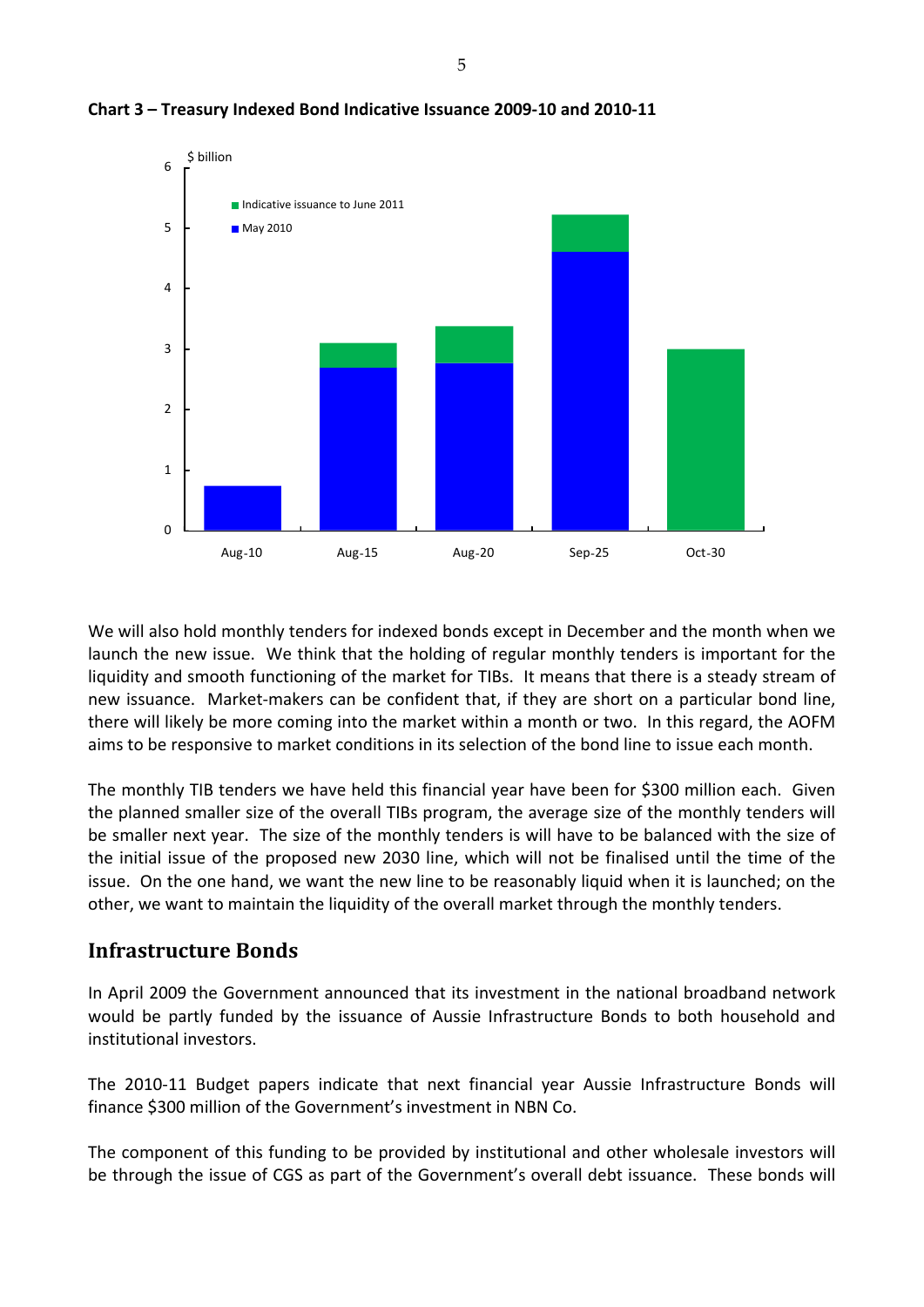not be identified separately from other CGS at the time of issue, but will be reported in the annual budget statements.

The Government is considering possible arrangements for issuing retail Aussie Infrastructure Bonds.

### **Treasury Notes**

Treasury Notes are short term securities that we use to manage the Government's within year funding. There are substantial differences in the timing of cash inflows and outflows over the course of the year, and on some days the net flows exceed \$10 billion.

For many years, we were able to perform the cash management task using transactions in short term assets (term deposits with the Reserve Bank and money market instruments with banks) that had accumulated from past Budget surpluses and asset sales. This was a relatively unusual situation that arose because a large volume of these assets had accumulated from Budget surpluses and asset sales. Since then, these short term assets have been drawn down as governments used them to establish the Future Fund, the Building Australia Fund and other nation building funds.

We therefore needed to return to the more standard methods of cash management using both short term assets and liabilities, and in 2009 we resumed the issuance of Treasury Notes.

Chart 4 shows the daily volume of short term assets and this volume less Treasury Notes. The gap between the two lines represents the volume of Treasury Notes on issue. This volume varies over the course of the year depending on the government's cash flows, but we have undertaken to keep a minimum of \$10 billion on issue in order to maintain an on-going market. The volume on issuance is currently close to this minimum, at around \$11 billion.



#### **Chart 4 – Short Term Asset Balances**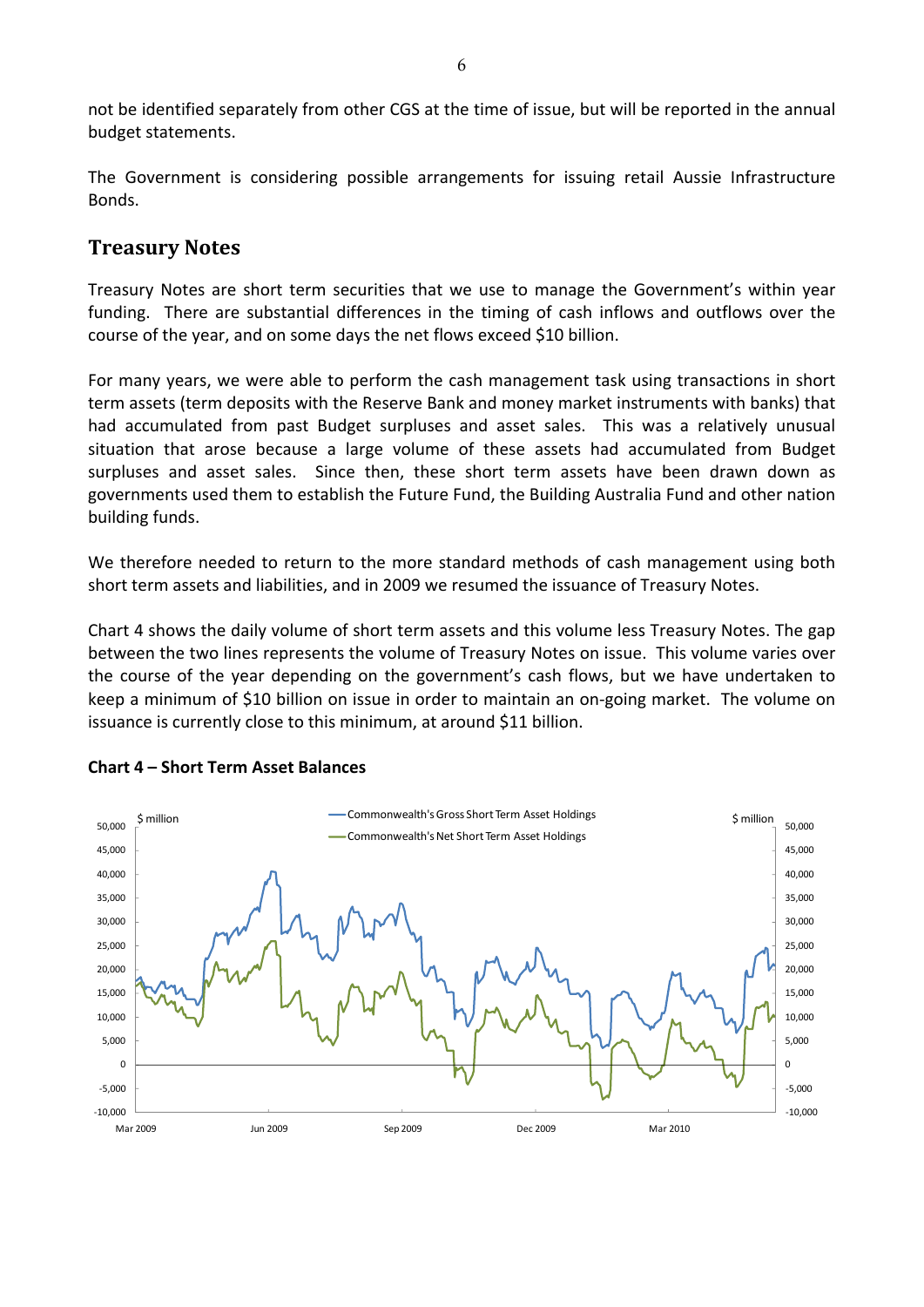Next year we intend Treasury Notes to have a bigger effect in smoothing the week to week fluctuations. Having three bond lines mature during the year will add to that task, and the variability in the volume of Notes on issue is likely to be greater next year than this.

The timing of cash flows is always difficult to predict and is subject to constant revision over the course of the year. Currently we expect to end 2010‐11 with around \$25 billion of Notes on issue.

## **Longerterm Prospects: Beyond 201011**

The Budget papers project Government financial flows over the forward estimates period to 2013‐ 14. They project a progressive reduction in the deficit and a return to surplus in the underlying cash balance in 2012‐13. I am conscious that investors and other market participants are very interested in what this will mean for the future of the Treasury Bond and Treasury Indexed Bond markets.

The progressive reduction in the Budget deficit and return to surplus will bring a reduction in the net issuance of Treasury Bonds and Treasury Indexed Bonds. The gross issuance of bonds will also fall, but not as quickly due to the need to fund maturities of previously issued debt. This is shown in Table 3. Note that bond maturities are projected to exceed gross issuance in both 2012‐13 and 2013‐14.

|                                    | 2009-10 | 2010-11 | 2011-12 | 2012-13 | 2013-14 |
|------------------------------------|---------|---------|---------|---------|---------|
| Gross issuance of bonds            | 59.1    | 60.0    | 25.0    | 29.5    | 21.0    |
| Net increase in Treasury Notes     | $-5.9$  | 14.2    |         |         |         |
|                                    | 53.2    | 74.2    | 25.0    | 29.5    | 21.0    |
| less                               |         |         |         |         |         |
| <b>Bond maturities</b>             | 6.7     | 19.5    | 14.1    | 29.9    | 27.9    |
| Net increase in RMBS               | 2.6     | 4.5     | $-2.7$  | $-2.8$  | $-2.7$  |
| Other                              | $-15.3$ | 2.2     | $-1.0$  | 0.2     | $-0.1$  |
| Financing of headline cash balance | 59.2    | 48.0    | 14.6    | 2.2     | $-4.1$  |

#### **Table 3: Projected Bond Issuance and Net Funding (\$ billion)**

This year's Budget Statement 7 includes a brief discussion of the future of the market for Australian Government bonds. It recognises that the existence of an active and efficient bond market alongside the banking system strengthens the robustness of the financial system and reduces its vulnerability to adverse shocks. And it restates the Government's commitment to ensuring the effective operation of Australia's financial markets and to maintaining an efficient and liquid CGS market to provide a sound foundation for Australia's financial system.

#### **Global sovereign debt markets**

Another question confronting global sovereign debt markets at present is how they will digest the large volumes of debt that major overseas governments are issuing to fund their fiscal deficits and their support of financial systems.

I can assure you that we are monitoring developments closely. However, Australia appears to be relatively well place to weather any squalls that may develop. As I indicated in opening, our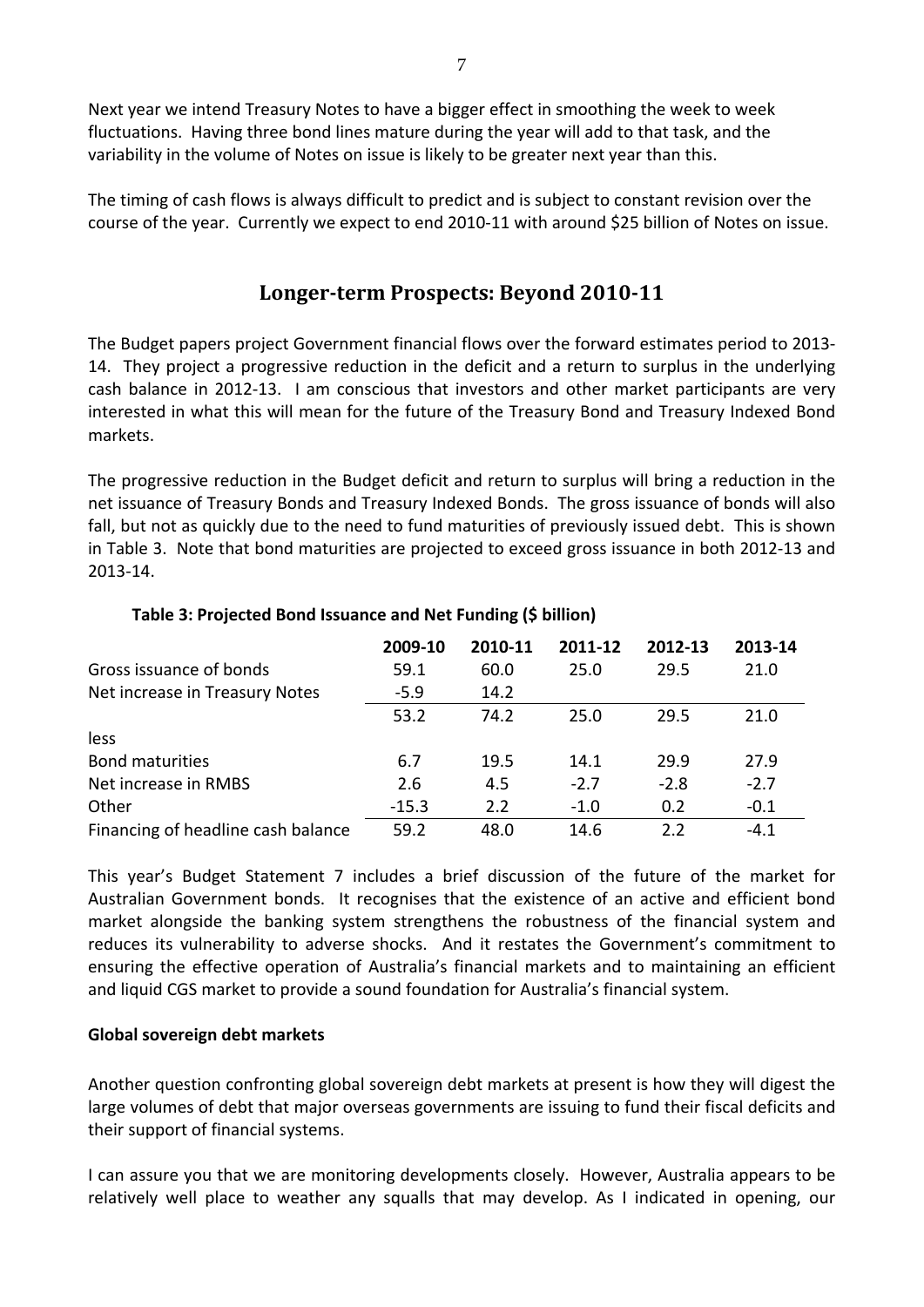banking system is strong, economic recovery is well under way, fiscal and monetary settings are returning to normal, and the strong momentum of growth in our major trading partners in Asia has continued largely uninterrupted.

Chart 5 illustrates two aspects of our exposure to disturbances in sovereign debt markets. Australia is firmly at the less risky end of the spectrum, and moving in a favourable direction.



**Chart 5 – Sovereign Debt and Budget Position vs. GDP** 

# **Public Register of the Beneficial Ownership of Commonwealth State Government Securities**

Legislation passed by Parliament last year requires the AOFM to publish each quarter a register of the beneficial ownership, by country, of all securities issued by the Commonwealth and any securities guaranteed by the Commonwealth that are issued by Australian States or Territories. I expect that the first register will be published soon on our website.

The legislation contains no provisions to compel the provision of information to the AOFM by the beneficial owners of securities or by persons holding securities on their behalf. This has limited the information in the register. In particular:

- There is no information on securities held by custodian and nominee companies.
- Some information has been made available to the AOFM on the condition that it will not be published in a form that would allow individual holdings of securities to be identified. To meet this condition, countries have been grouped together by region in most cases. Investors may be assured that individual holdings can not be identified from the register.